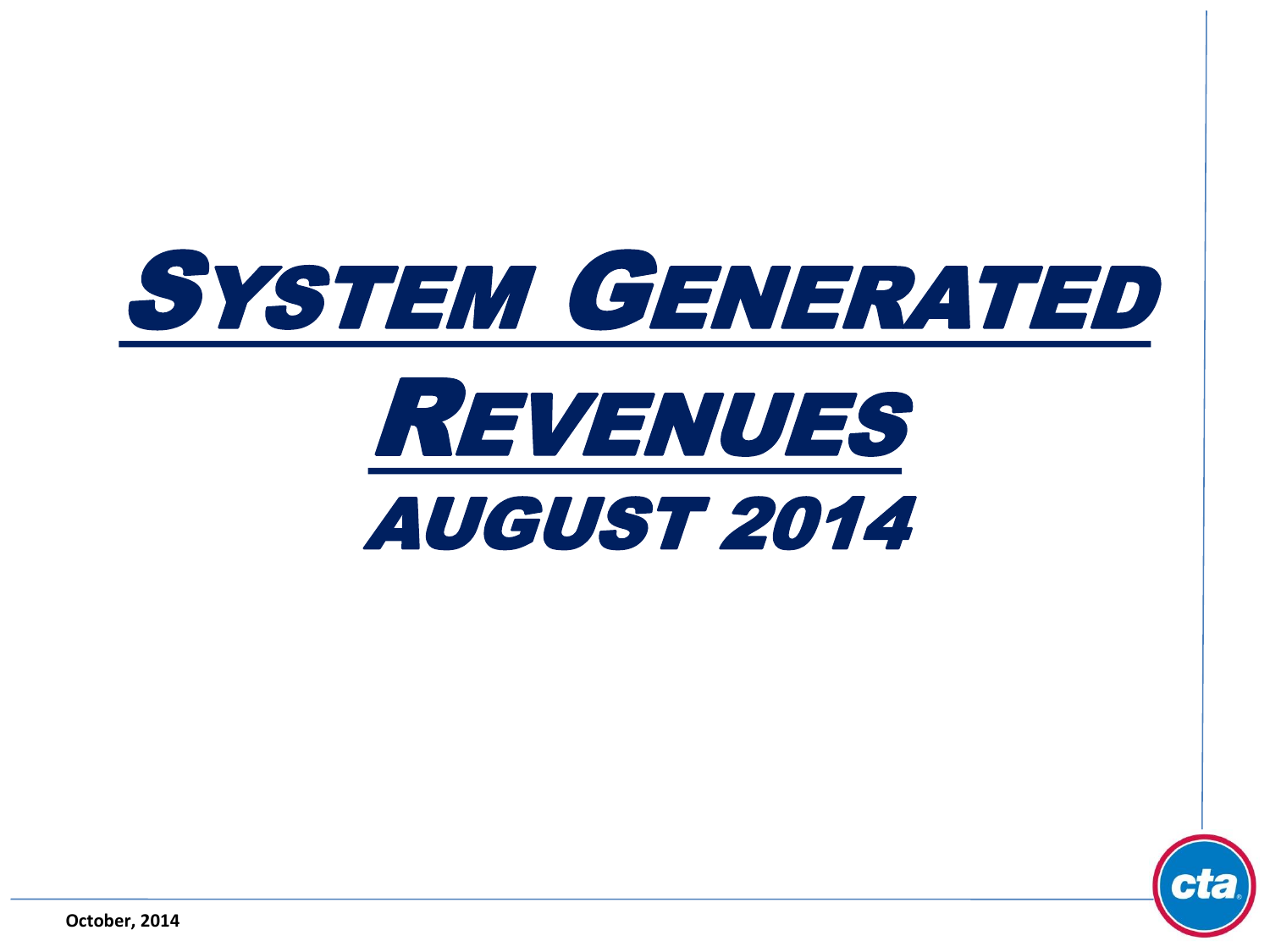# AUGUST REVENUES: VARIANCE TO BUDGET

|                               | <b>Dollars in Millions</b>                                           | <b>Actual</b><br><b>AUGUST 2014</b> | <b>Variance</b><br>to<br><b>Budget</b> | <b>Variance</b><br>to<br><b>AUGUST 2013</b> |
|-------------------------------|----------------------------------------------------------------------|-------------------------------------|----------------------------------------|---------------------------------------------|
| Farebox                       |                                                                      | \$32.6M                             | 3.1M                                   | 2.6M                                        |
| <b>Passes</b>                 |                                                                      | \$18.3M                             | 3.6M                                   | 2.9M                                        |
|                               | <b>Fare and Pass Total</b>                                           | \$50.9M                             | 0.5M                                   | 0.3M                                        |
|                               | <b>Reduced Fare Subsidy</b>                                          | \$3.5M                              | 1.1M                                   | 2.2M                                        |
| Non-Farebox                   |                                                                      | \$5.6M                              | 0.8M                                   | 0.1M                                        |
| <b>Revenue Total</b>          |                                                                      | \$60.0M                             | 1.4M                                   | 2.0M                                        |
| <b>Average Fare (Dollars)</b> |                                                                      | \$1.19                              | \$0.05                                 | \$0.06                                      |
| <b>Free Rides</b>             |                                                                      | 6.8M                                |                                        |                                             |
|                               | Free Rides is 0.06M more than AUGUST 2013 (excluding Red Line South) |                                     |                                        |                                             |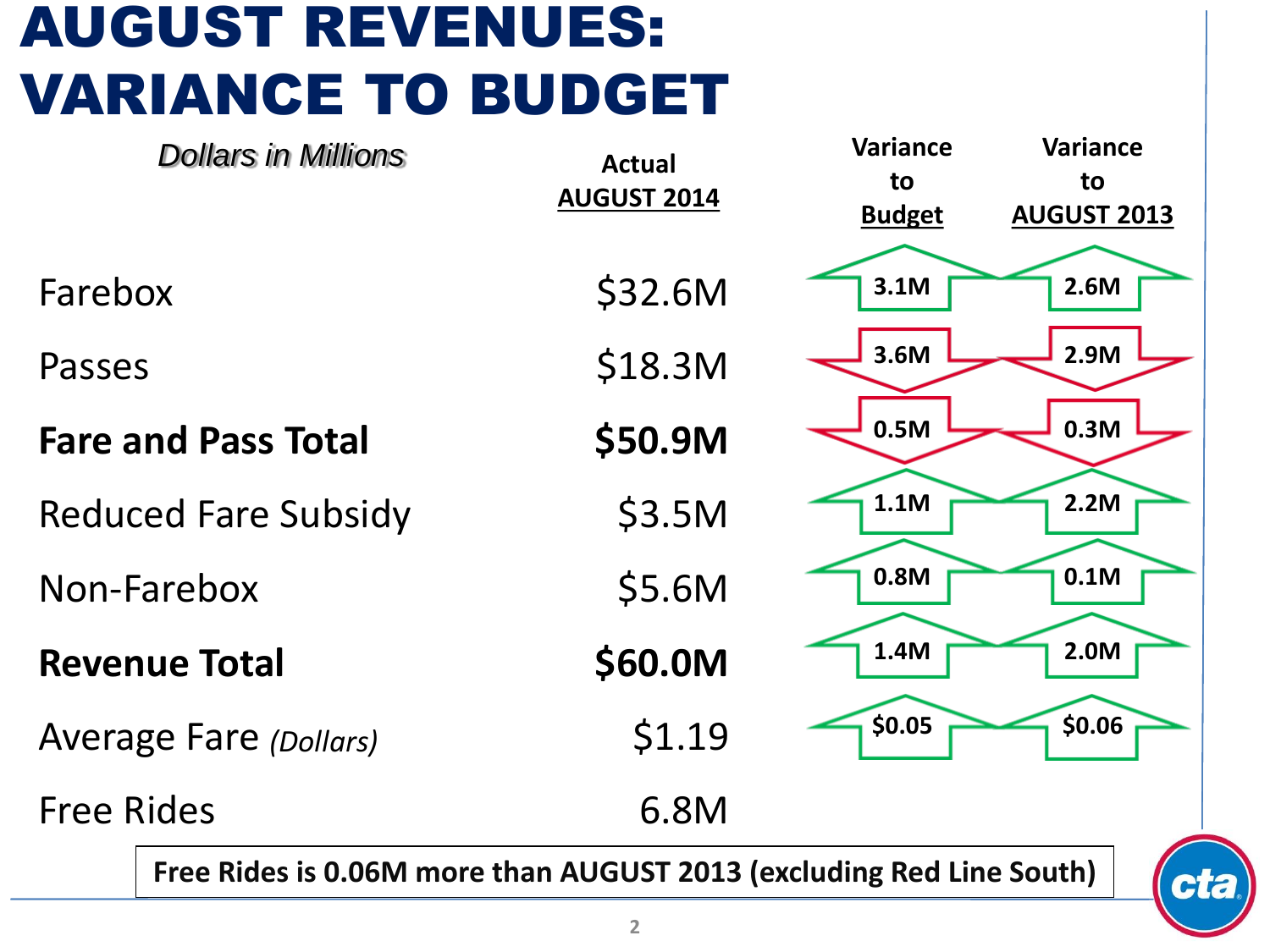## YEAR TO DATE REVENUES: VARIANCE TO BUDGET

|                      | <b>Dollars in Millions</b>                                              | <b>Actual</b>      | <b>Variance</b>   | <b>Variance</b> |
|----------------------|-------------------------------------------------------------------------|--------------------|-------------------|-----------------|
|                      |                                                                         | <b>AUGUST 2014</b> | to                | to              |
|                      |                                                                         | <b>YTD</b>         | <b>Budget YTD</b> | 2013 YTD        |
| Farebox              |                                                                         | \$245.2M           | 9.0M              | 34.8M           |
| <b>Passes</b>        |                                                                         | \$143.2M           | 14.7M             | 32.4M           |
|                      | <b>Fare and Pass Total</b>                                              | \$388.4M           | 5.7M              | 2.4M            |
|                      | <b>Reduced Fare Subsidy</b>                                             | \$14.3M            | 2.3M              | 2.3M            |
| Non-Farebox          |                                                                         | \$43.9M            | 8.6M              | 0.8M            |
| <b>Revenue Total</b> |                                                                         | \$446.6M           | 5.2M              | 0.7M            |
|                      | <b>Average Fare (Dollars)</b>                                           | \$1.14             | \$0.02\$          | \$0.05          |
|                      | <b>Free Rides</b>                                                       | 52.9M              |                   |                 |
|                      | Free Rides is 5.2M more than AUGUST 2013 YTD (excluding Red Line South) |                    |                   | Cl              |
|                      |                                                                         |                    |                   |                 |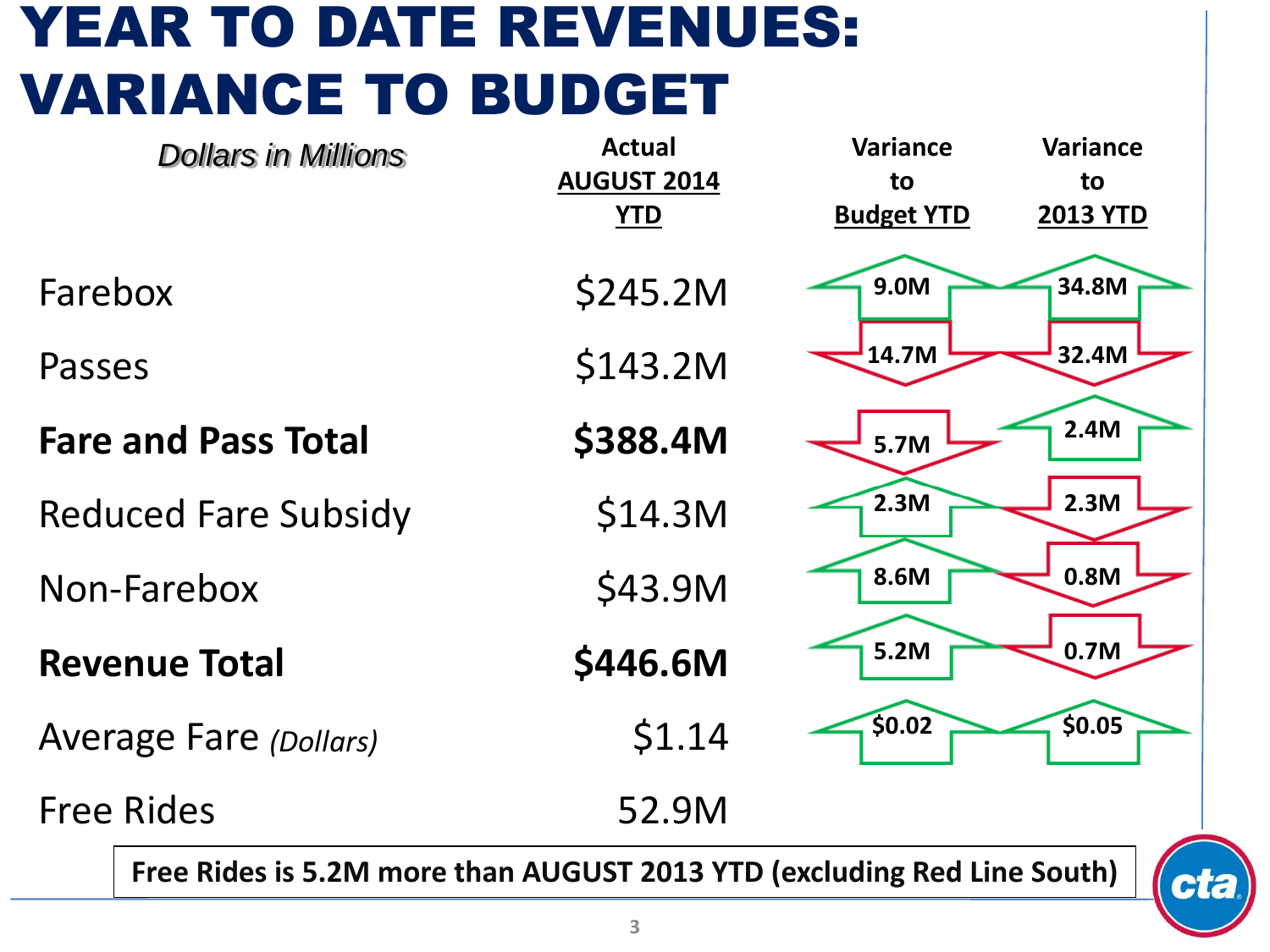

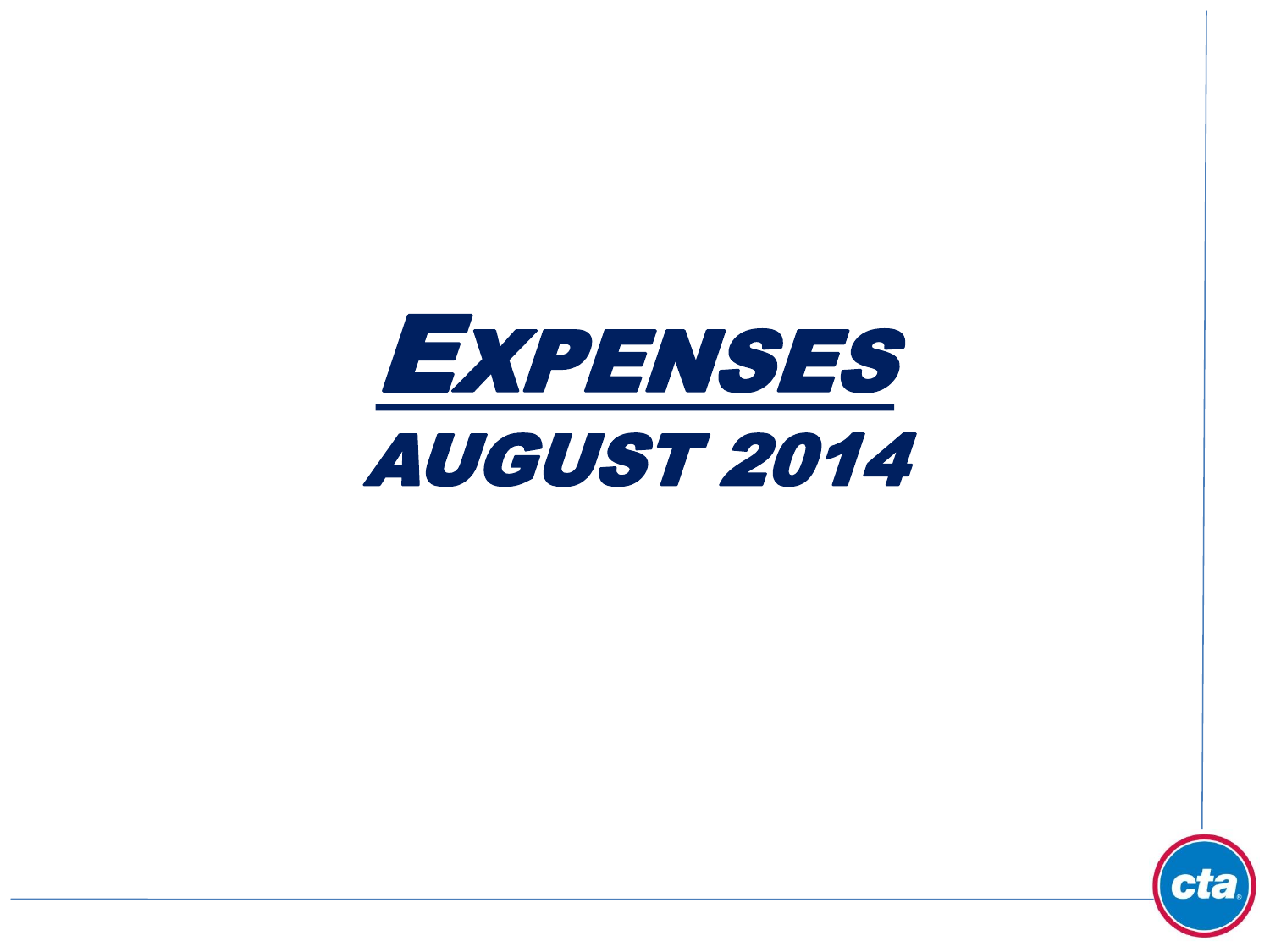# AUGUST EXPENSES: VARIANCE TO BUDGET

| <b>Dollars in Thousands</b><br>Category | <b>Actual</b><br><b>Aug 2014</b> | Favorable/<br>(Unfavorable)<br><b>Variance to</b><br><b>Budget</b> |
|-----------------------------------------|----------------------------------|--------------------------------------------------------------------|
| Labor                                   | 78,775                           | 165                                                                |
| <b>Material</b>                         | 6,175                            | (1, 176)                                                           |
| <b>Fuel</b>                             | 4,271                            | 1,256                                                              |
| <b>Power</b>                            | 2,441                            | (113)                                                              |
| <b>Provision Injuries &amp; Damages</b> |                                  |                                                                    |
| <b>Purchase of Security Services</b>    | 1,180                            | (20)                                                               |
| <b>Other Expenses</b>                   | 16,645                           | 1,136                                                              |
| <b>Total Operating Expenses</b>         | 109,487                          | 1,249                                                              |

**Other expenses consist of: Utilities, Advertising & Promotions, Travel & Meetings, Contractual Services, Leases & Rentals, Pension Obligation Bond, and General Expenses.**

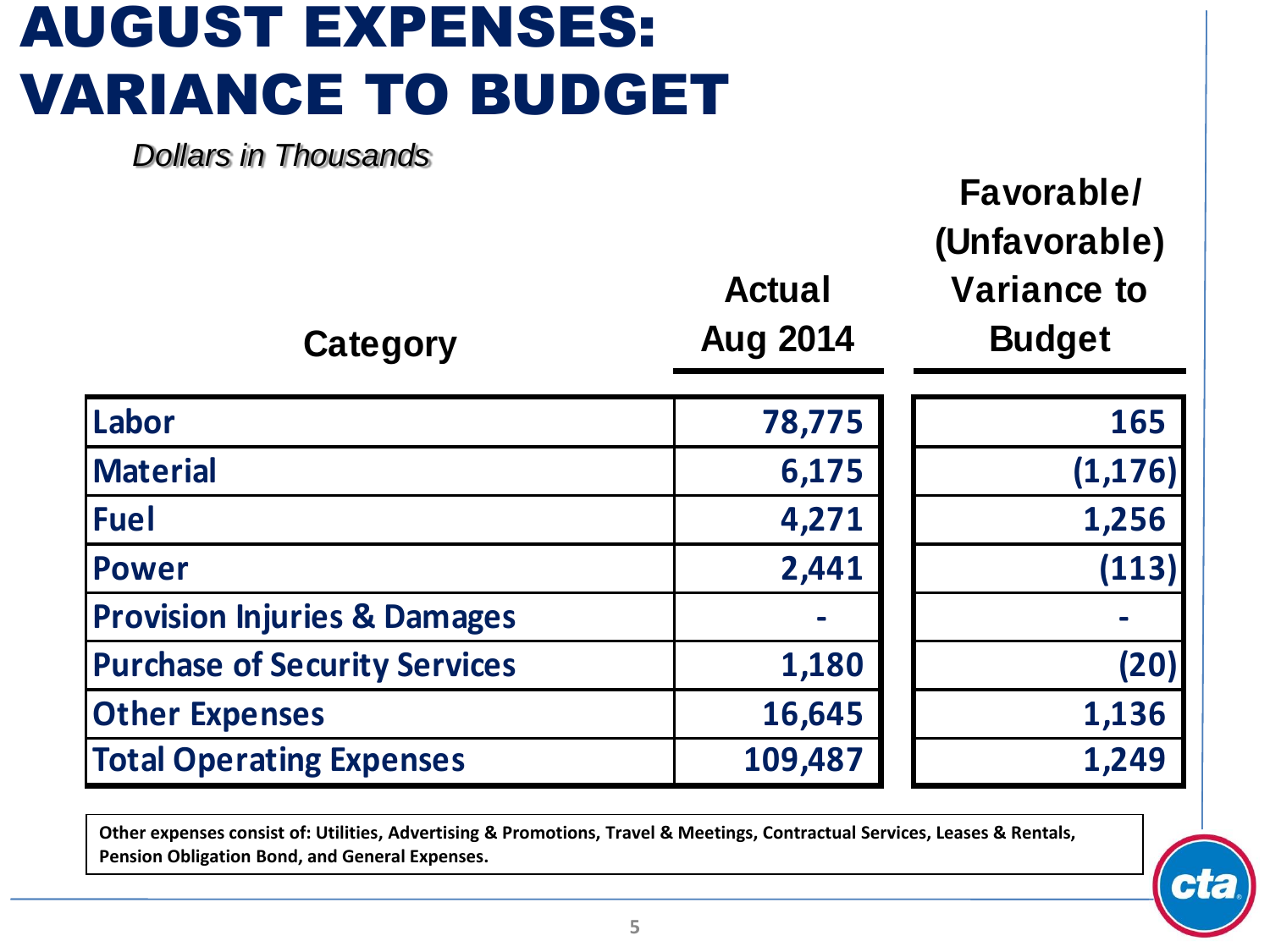## YEAR TO DATE EXPENSES: VARIANCE TO BUDGET

| <b>Dollars in Thousands</b><br>Category | <b>Actual</b><br><b>YTD 2014</b> | Favorable/<br>(Unfavorable)<br><b>YTD Variance</b><br>to Budget |
|-----------------------------------------|----------------------------------|-----------------------------------------------------------------|
| <b>Labor</b>                            | 637,668                          | 6,675                                                           |
| <b>Material</b>                         | 48,277                           | (7, 312)                                                        |
| <b>Fuel</b>                             | 37,278                           | 3,319                                                           |
| <b>Power</b>                            | 23,226                           | (4, 314)                                                        |
| <b>Provision Injuries &amp; Damages</b> |                                  |                                                                 |
| <b>Purchase of Security Services</b>    | 8,699                            | 693                                                             |
| <b>Other Expenses</b>                   | 160,257                          | 7,052                                                           |
| <b>Total Operating Expenses</b>         | 915,404                          | 6,113                                                           |

**Other expenses consist of: Utilities, Advertising & Promotions, Travel & Meetings, Contractual Services, Leases & Rentals, Pension Obligation Bond, and General Expenses.**